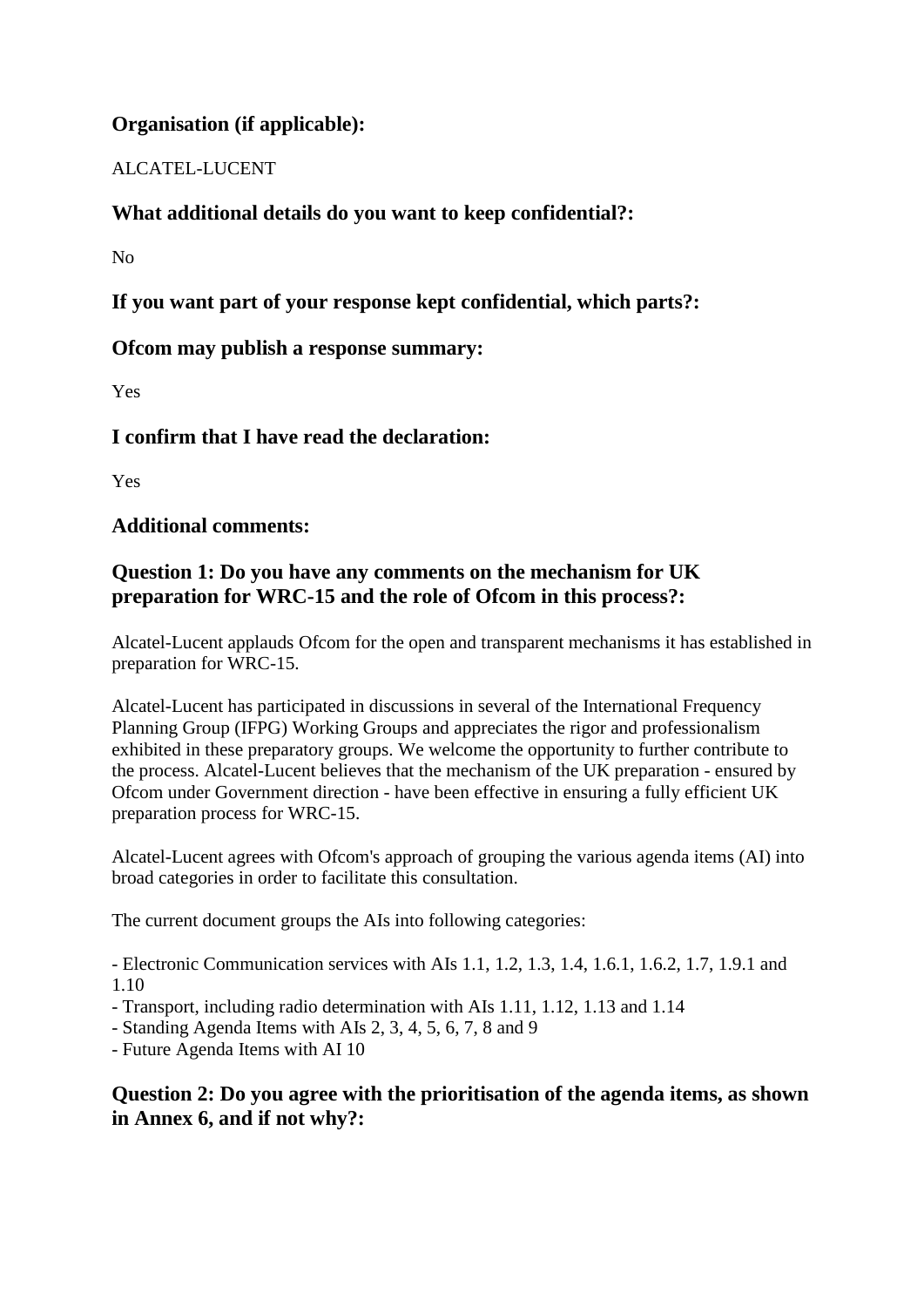Alcatel-Lucent generally agrees with the prioritization of the agenda items as shown in Annex 6. As indicated in this Annex, AIs 1.1, 1.2, 1.3 are of major importance for the mobile industry and, consequently, for Alcatel-Lucent. We are fully aligned on the "High" priority status of the AIs 1.1, 1.2, and 1.3 as they are the key ones shaping our future products.

In addition, Alcatel-Lucent, as a provider of microwave links used especially for backhauling of mobile access networks, considers that new allocations or modifications of regulatory regimes as proposed under AIs 1.6.1, 1.6.2, 1.8, 1.9.1 and 1.10, should not result in additional constraints on the implementation of microwave links operating under a fixed service allocation. In our view, these AIs are also of "High" priority. Understanding that Ofcom must consider many other issues, we recognize that not everything can be "High" priority.

We do note with concern that Issue 9.1.5 is considered a "Low" priority. We understand the logic of such a prioritisation if one considers that this Issue is supposed to address the needs of certain administrations within Region 1, and not necessarily the UK. However, as this issue addresses the 3.5 GHz band - identified for IMT in the UK via No. 5.430A - Alcatel-Lucent encourages Ofcom to be vigilant to ensuring that this Issue does not have unintended consequences for the use of the band throughout Region 1.

#### **Question 3: Do you agree with Ofcom?s general approach on WRC-15 agenda item 1.1?:**

Alcatel-Lucent agrees with Ofcom's general approach on WRC-15 agenda item 1.1. In particular, we agree with Ofcom's recognition of the need to identify additional spectrum for IMT at the international level and the need to give administrations flexibility in implementing harmonized spectrum. The currently available spectrum is recognized as insufficient to address the growth in demand for mobile data. Alcatel-Lucent especially welcomed the UK statement during the European WRC-15 preparation process that the aim of WRC-15 should be to provide the means to satisfy the long-term needs of IMT, preferably on a global basis, and not just to identify limited pieces of additional spectrum for IMT.

Detailed views of Alcatel-Lucent on the respective bands are expressed in the responses to specific questions below.

### **Question 4: In view of the recent developments on the 1 492 - 1 518 MHz and 5 925 - 6 425 MHz bands, what are your views on the potential identification of these bands for IMT and/or RLAN and on the mobile data applications that could make use of them? How do you believe the sharing with the fixed service and the fixed satellite services could be managed at the national level?:**

While CEPT is still developing its position on the future use of the 1492-1518 MHz band, the band received the support of most administrations having expressed their views at the CPG PTD meeting on 1-5 September 2014. This band is already allocated to the mobile service in the three Regions, and the potential for a worldwide IMT identification seems very high. This results in the possibility to develop a global market, with its obvious benefits of economies of scale and terminal availability for the end customers. For this reason, Alcatel-Lucent supports the identification of the band 1492-1517 MHz for IMT.

In regard to the fixed service (microwave) in this spectrum, we note that this service uses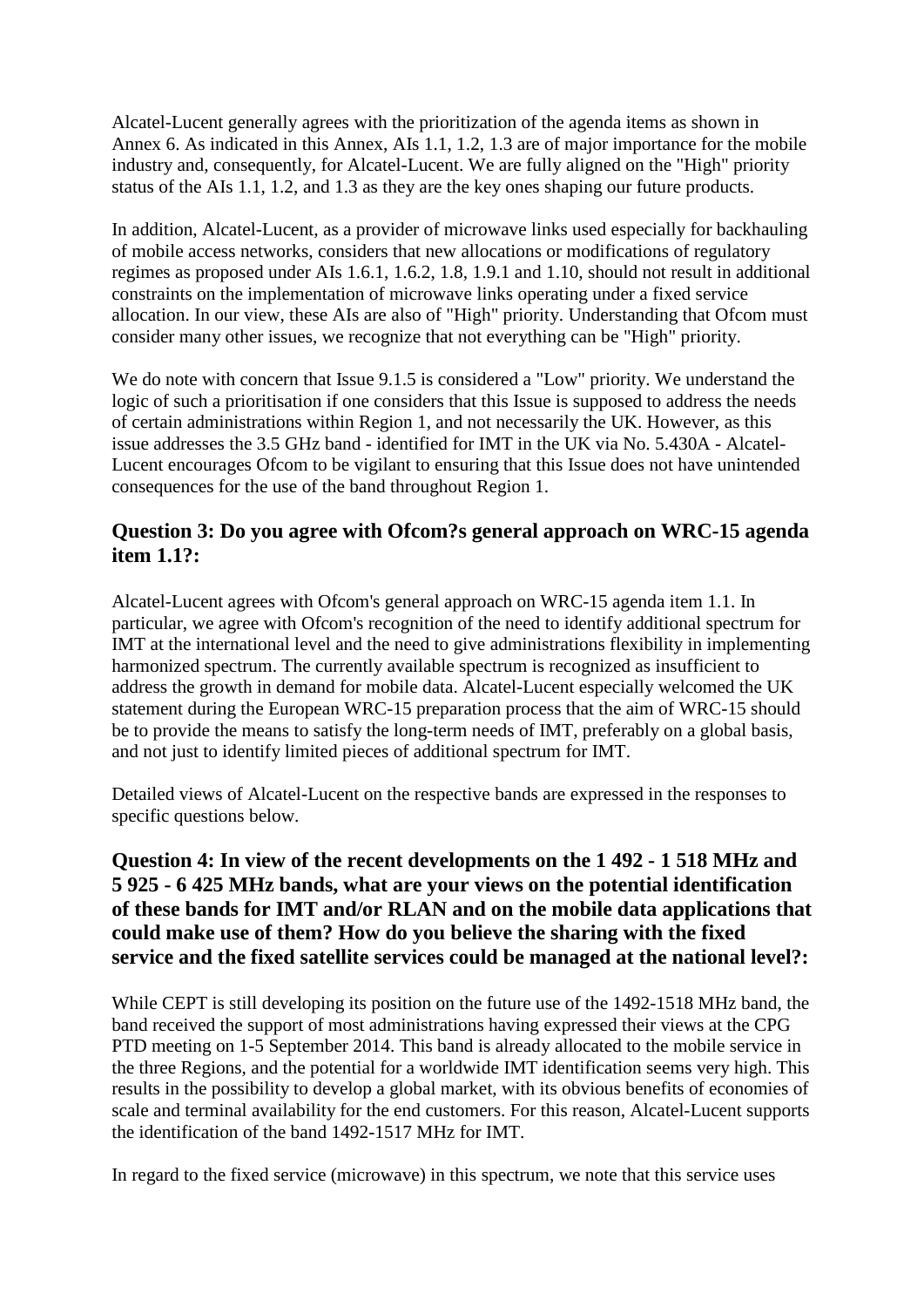paired spectrum globally 1350-1400MHz, 1427-1452MHz & 1492-1517MHz, subdivided into two 2×25 MHz frequency arrangements. We note that these frequency arrangements are devoted mainly to low-capacity systems and that CEPT has already considered (within ECC SE PT19) solutions to move these systems to other frequency bands. These studies resulted in the ECC Report 215 which analyses the possibility of moving the microwaves from L-Band into the 6 GHz band (in the guard bands) or into the 10 GHz band.

Nevertheless we recognize that, according to ECC Report 173, UK is the European country where the use of the band 1350-1375 MHz // 1492-1517 MHz by fixed service (FS) is the most important, including for Point-to-Multipoint (P-MP) operation. In these conditions global refarming of the fixed service to other frequency bands may not be fully possible, and some FS systems may remain within the band, especially P-MP systems. But, as the topology of such P-MP systems would be similar to the one of IMT systems, we think that coordination with IMT systems would be possible.

In conclusion we suggest that co-existence with the FS could be solved by a mix of refarming to other frequency bands and by coordination between FS and IMT networks.

Alcatel-Lucent does not support the identification for IMT of the 5925-6425 MHz band, as it is already widely used by microwave links and also allocated to fixed satellite service (FSS). In any case, from our point-of-view, the major issue to be solved before introducing IMT is the protection of microwave links operating in this band.

We also point out that the introduction of IMT should take into account the possible impact of the Earth Stations transmitters operating in the band, even if, in case of big Earth Stations this issue can be easily solved by coordination measures.

### **Question 5: For the band 1 427 ? 1 452 MHz, do you agree that it is right to support the further consideration of the band, recognising the Ministry of Defence interest?:**

CEPT supports the identification for IMT of the band 1427-1452 MHz. Alcatel-Lucent notes that this band is already allocated to the mobile service in the three ITU-R Regions. However, limits set to protect adjacent EESS (passive) operating in the band 1400-1427 MHz may make utilization by IMT systems problematic, at least in the lower part of the band.

As CEPT recognizes, identification of 1427-1452 MHz for IMT presents the following advantages:

- A possible global identification to IMT, and,

- The possibility to implement large IMT blocks within the band 1427-1518 MHz, in association with the bands 1452-1492 MHz and 1492-1518 MHz.

On the other hand, the protection of the passive services below 1427 MHz would impose severe limitations to the deployment of IMT in the frequency range immediately above 1427 MHz, and so, a large guard band will likely result in the Out-Of-Band Emission limits imposed to IMT terminals or base stations.

As such, Alcatel-Lucent - even if supporting the general position of the mobile industry and of CEPT in favour of an identification of the band 1427-1452 MHz for IMT - points out that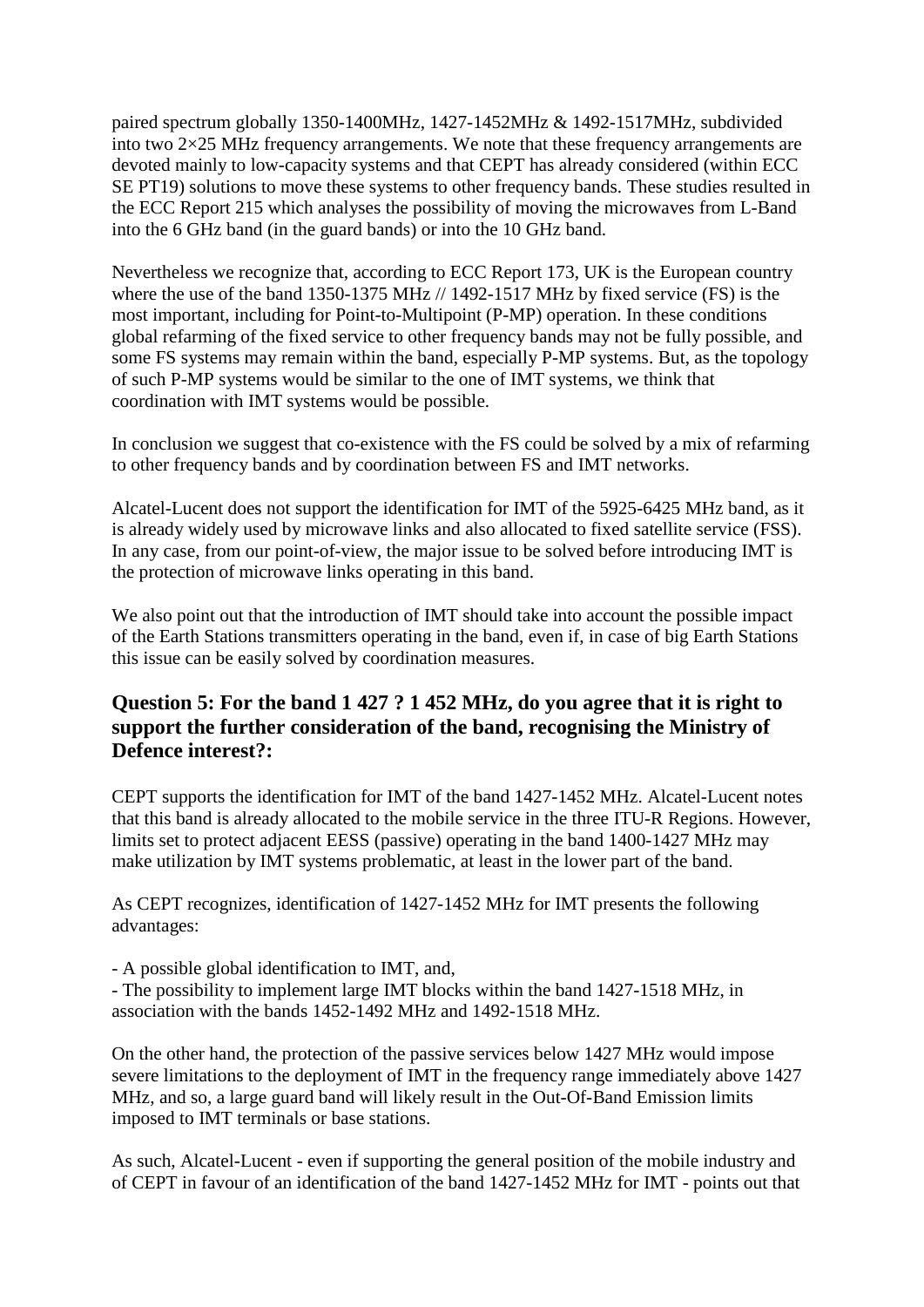the restrictions that will be imposed to the implementation of IMT make this band rather unattractive as a stand-alone IMT band, and that its identification should be associated with the identification of other parts of the L-Band.

# **Question 6: For the band 1 452 ? 1 492 MHz, which is already subject to a harmonisation measure within CEPT, do you agree that this band be supported for an IMT identification at WRC-15?:**

CEPT decided to harmonise this band for mobile broadband supplemental downlink (SDL), a decision based on the conclusions of ECC Report 188. The ECC decided to adopt an ECC Decision designating this band for Mobile/Fixed Communications Networks Supplemental Downlink.

Alcatel-Lucent supports this Decision and believes that it will allow Europe to take early leadership to drive the global harmonisation of the band plan for these 40 MHz of spectrum. In this context, we support the identification of this band for IMT at WRC-15, which would facilitate global use of the band for IMT.

# **Question 7: Recognising the UK plans to release spectrum in the 3 400 ? 3 600 MHz band, coupled with the binding European Commission Decision (for electronic communications services) in the bands 3 400 ? 3 600 MHz and 3 600 ? 3800 MHz, do you agree that these bands should be supported for both a coprimary mobile allocation and IMT identification?:**

The band 3400-3600 MHz is allocated to the mobile service and, in addition, identified for IMT in many countries in Regions 1 and/or 3. Specifically in Region 1, it is allocated to mobile on a primary basis and identified for IMT in 82 countries by footnote.

Alcatel-Lucent is of the view that a co-primary allocation to the mobile service in Region 1, directly in the Article 5 Table of Allocations, would be important to ensure a global usage of the band by IMT systems in the future.

Usage of the band for IMT is possible in EU countries in the context of "terrestrial systems capable of providing Electronic Communications Services" based on the Commission Decision 2008/411/EC (May 2008), and in the context of Mobile/Fixed Communications Networks (MFCN) in those CEPT countries implementing ECC/DEC(11)06 (December 2011).

Alcatel-Lucent agrees with Ofcom's approach concerning the 3400-3600 MHz band, i.e., supporting a co-primary mobile allocation and IMT identification.

The band 3600-3800 MHz is allocated worldwide to fixed and fixed satellite services (FSS). The band is also allocated to the mobile service on a primary basis in Regions 2 and 3, and on a secondary basis in Region 1.This band is not identified for IMT; although usage of this band for IMT in the context of "terrestrial systems capable of providing terrestrial communications services" is possible in EU countries based on the Commission Decision 2008/411/EC (May 2008), and, more generally, in the context of MFCN for CEPT countries implementing ECC Decision (11)06 (December 2011). We agree that this band should also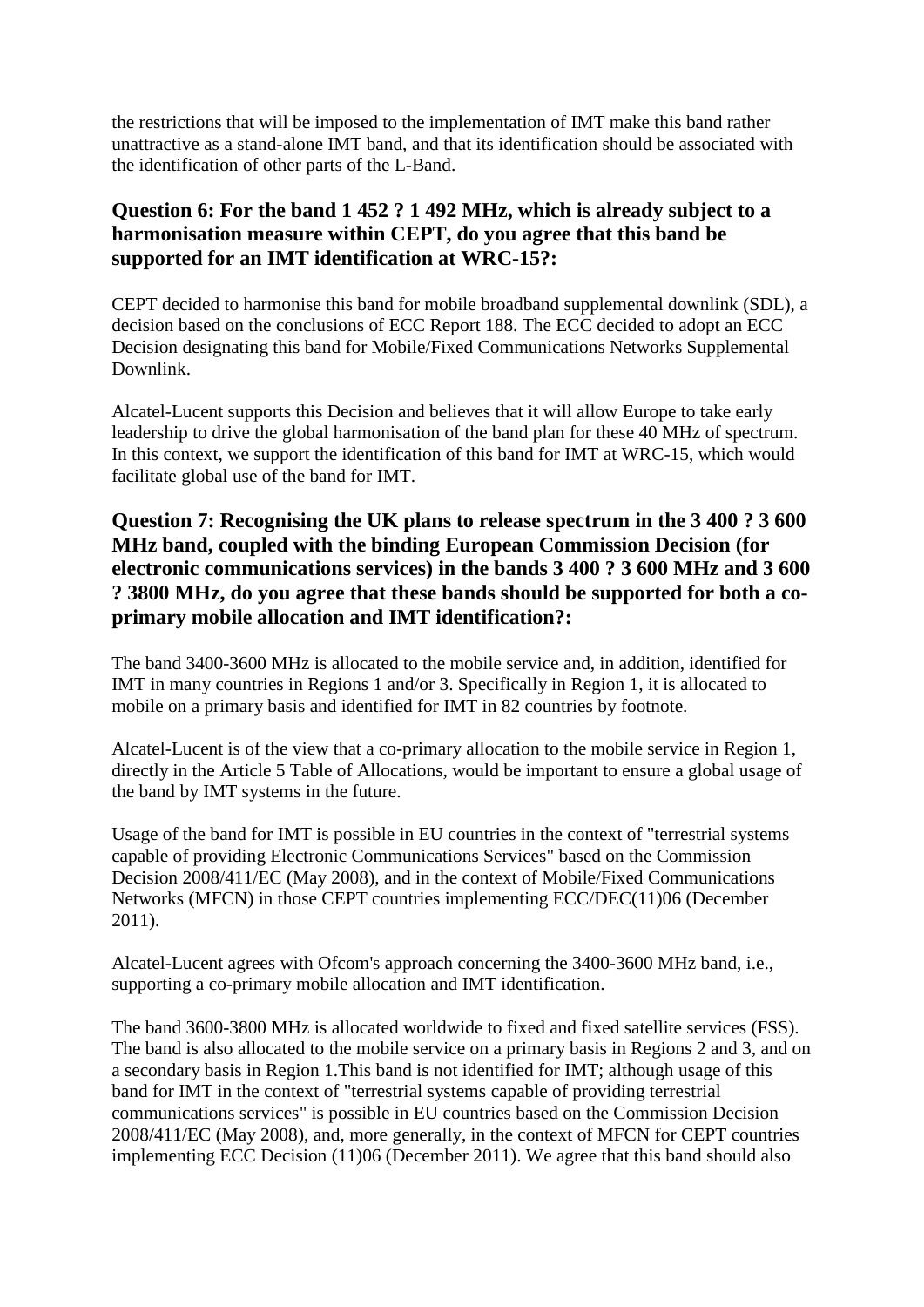be supported for both a co-primary mobile allocation and IMT identification to ensure a global usage for IMT in the future.

# **Question 8: Noting that there are a number of countries that strongly oppose the inclusions of the 3 800 ? 4 200 MHz band, do you agree that we should support the longer term consideration of this band for potential mobile broadband use?:**

The possible role of the band 3800-4200 MHz has been considered in the "RSPG Opinion on Strategic Challenges facing Europe in addressing the Growing Spectrum Demand for Wireless Broadband", adopted in June 2013, which states:

"Nevertheless, the frequency range 3800-4200 MHz has the potential to play a role in the provision of electronic communications services to ensure that the future capacity needs especially in urban areas, are met. Therefore, studies should be carried out into the possibility of sharing in Europe between the FSS and terrestrial wireless broadband services."

This Opinion clearly invites EU countries to consider an identification of this band for the provision of Broadband Mobile applications. We suggest that Ofcom continues to support the allocation to mobile service and the identification for IMT of the band 3.8-4.2 GHz at WRC-15.

Alcatel-Lucent encourages Ofcom - whatever the result of the Conference would be - to support at the European level, and as soon as possible after WRC-15, an identification of the band for Electronic Communications Services / MFCN within the EU and CEPT, in line with the conclusions of the above-mentioned RSPG Opinion.

# **Question 9: Noting that there is currently limited international support for a co-primary mobile allocation in the band 2 700 ? 2 900 MHz, do you think that we should continue to support this band at WRC-15?:**

At CEPT, this band is currently supported IMT identification by four administrations, as well as by the mobile industry as represented by GSMA, Digital Europe, and the UMTS Forum. There is no reason not to continue to support a co-primary mobile allocation in the band 2700-2900 MHz. As no industrial development will be initiated before the conclusions of WRC-15 are known, we see no drawback for Ofcom to continue with its current position.

# **Question 10: Do you agree that the 5 350 ? 5 470 MHz and 5 725 ? 5 925 MHz bands could provide important additional capacity for Wi-Fi and similar systems? If so, and noting the need to protect both earth observation satellites and radar systems, do you agree that sharing solutions should be considered at WRC-15? :**

Taking into account the results of the ITU-R JTG 4-5-6-7 meeting of June 2014 and the consequential draft CPM Report for Agenda Item 1.1, it is unlikely that a mobile allocation for the bands 5350-5470 MHz and 5725-5925 MHz will result from WRC-15. Nevertheless, we consider that studies should continue, especially for the preparation of the CEPT Report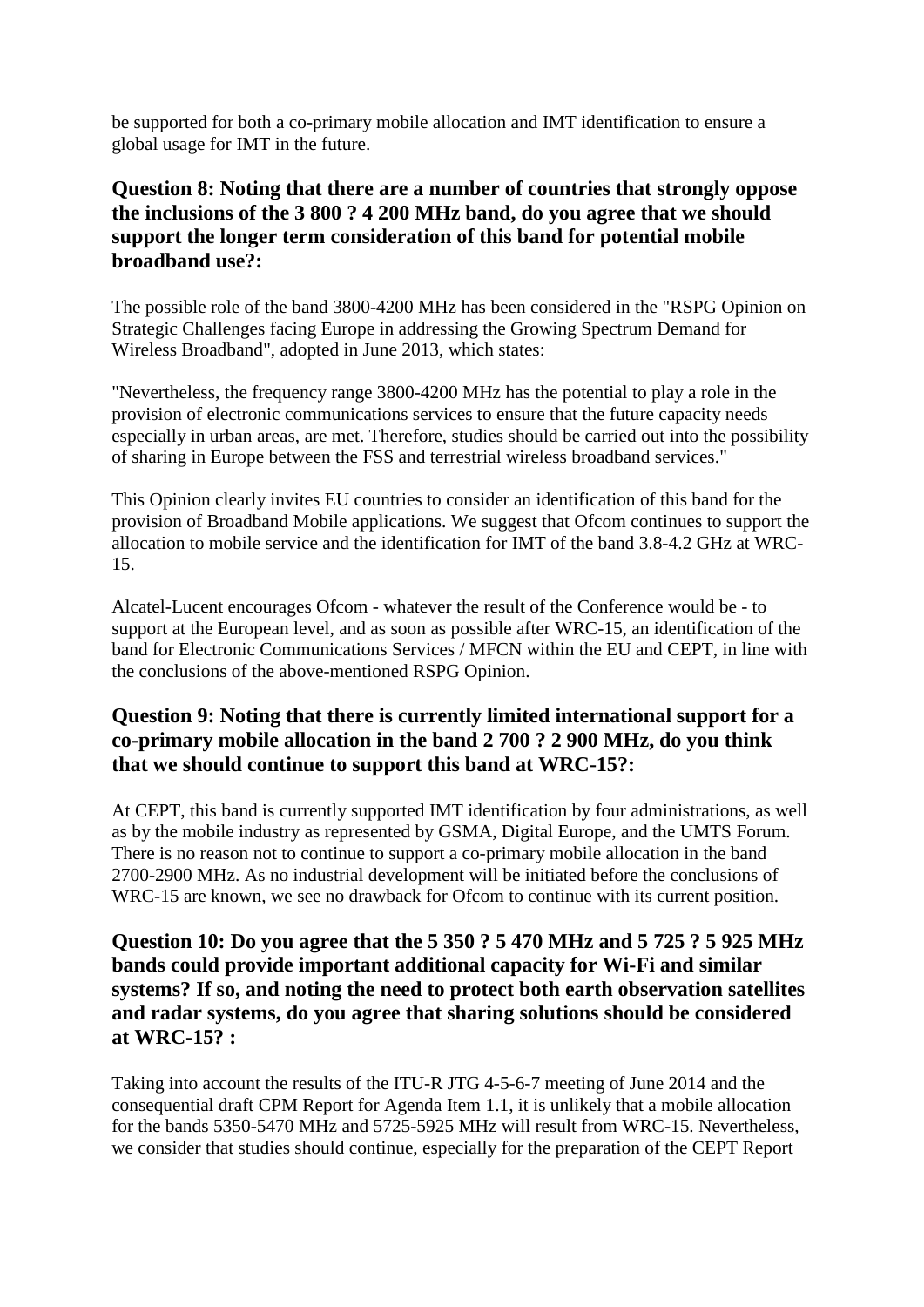in response to the Mandate of the Commission, in order to consider if the use of the bands for mobile broadband would be possible and under which conditions at an EU level.

### **Question 11: Do you agree that we should oppose a co-primary mobile allocation at WRC-15 for the band 470 ? 694 MHz?:**

While Alcatel-Lucent fully recognises that the use of the band 470-694 MHz by the mobile service is not possible in the short or even in medium term in the UK, we do not agree with UK opposition to a co-primary mobile allocation for this band at WRC-15.

An allocation to the mobile service does not oblige an Administration to authorise or deploy mobile applications in the band. What it does do is to give administrations the flexibility to make these political decisions at later stage. While the date of the political decisions will differ from country to country, we are of the view that a mobile allocation is necessary to ensure that the equipment ecosystem will exist when the time is right. The development of a global market and a robust ecosystem would clearly serve the interests of the EU and of consumers.

# **Question 12: Do you agree that the UK should continue to support harmonisation of 694 - 790 MHz for mobile broadband and an out-of-band emission limit for protection of DTT reception in an ITU R Recommendation, alongside an acknowledgement that 694 MHz should be the lower frequency boundary for the band?:**

Alcatel-Lucent encourages Ofcom to continue to support the confirmation by WRC-15 of the allocation to the mobile service and the identification for IMT of the band 694-790 MHz for MBB, in line with the position of the vast majority of CEPT countries.

Alcatel-Lucent also welcomes Ofcom's supports for the harmonisation of the use of the band for MFCN within CEPT and EU, on the basis of a  $2\times30$  MHz frequency arrangement (aligned with the lower duplexer of the arrangement developed by the APT) and the use of the duplex gap by SDL, with flexibility given to administrations to use part of the duplex gap for PPDR. We also consider that an OOBE limit for terminals of -42 dBm/8 MHz below 694 MHz is sufficient to ensure the protection of DTT receivers.

Concerning the band rest of the UHF band below 694 MHz, Alcatel-Lucent is of the view that the possibility for the implementation at later stage of mobile broadband should be considered, even if only for the long term. As indicated in our response to Question 11, Alcatel-Lucent would encourage Ofcom to support a co-primary allocation to the mobile service in the band 470-698 MHz in Region 1, which would help align Region 1 with Regions 2 and 3.

# **Question 13: Do you agree that any harmonisation measures for PPDR use should be sufficiently flexible to enable PPDR agencies to choose the most appropriate spectrum solutions nationally?:**

Alcatel-Lucent agrees with Ofcom that the regulatory framework should preserve the right of administrations/PPDR agencies to decide on the use of dedicated, commercial, or hybrid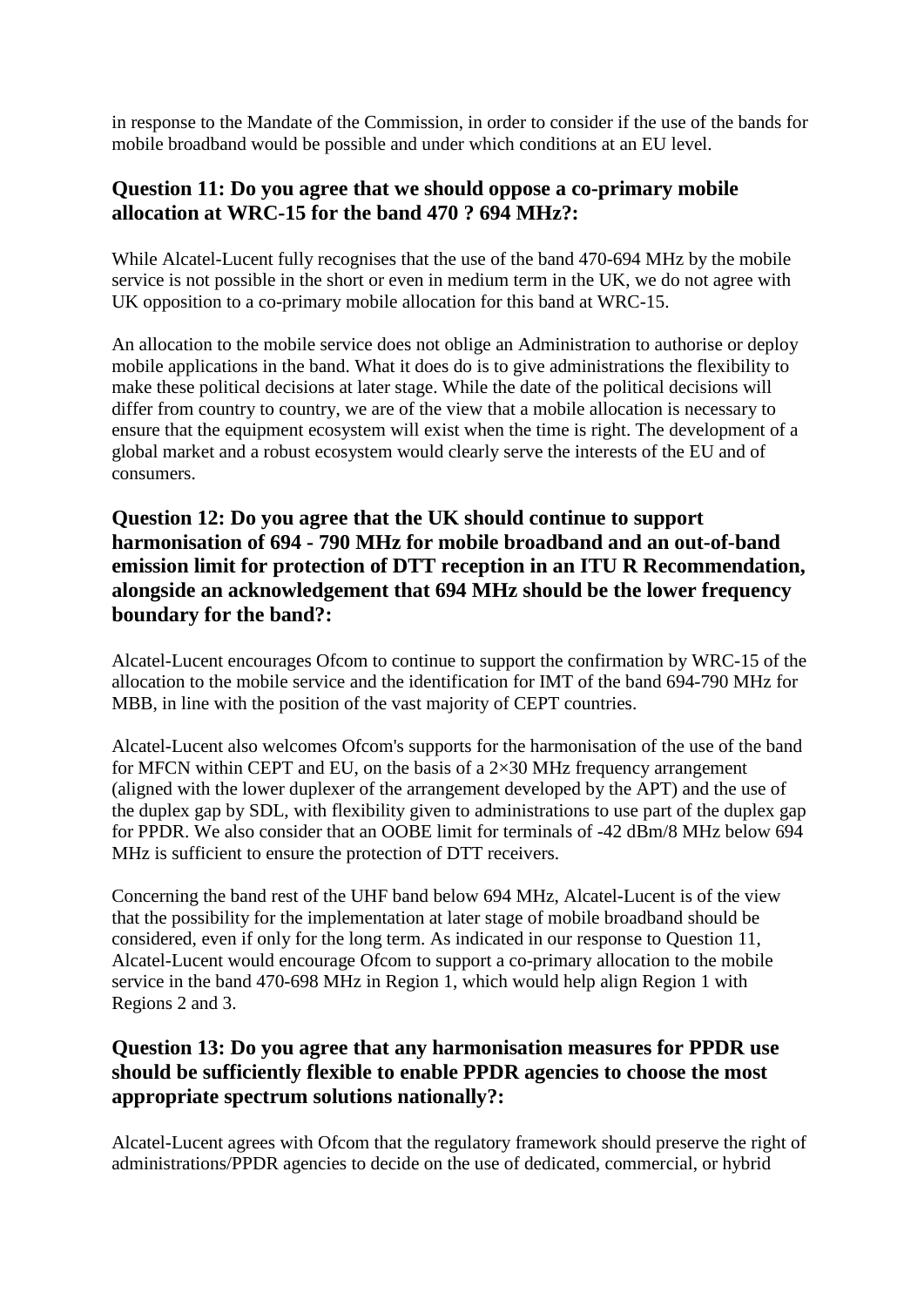solutions. As providers of dedicated equipment for PPDR applications, we also consider that interworking between PPDR solutions developed in the different CEPT countries would be of benefit for the coordination of Public Safety operations between neighbour countries within CEPT and for pan-European operations.

If commercial mobile networks are used to provide PPDR, the choice of frequencies to be used for PPDR should, in principle, be left to the agreement between the PPDR agencies and the mobile operator. In this scenario, the design of Public Safety terminals should ensure the possibility of roaming with countries having implemented dedicated PPDR networks. If dedicated PPDR networks are implemented, then it would be preferable to define harmonised frequency bands, or at least tuning ranges, in order to benefit from economies of scale to reduce the cost of implementation of such networks and to facilitate interoperability. Alcatel-Lucent is of the view that the best solutions for the development of dedicated networks are in the 400 MHz and 700 MHz bands, provided that, in the latter case, compatibility with mobile broadband can be ensured. We note that portions of the 700 MHz band are already included in Resolution 646 (WRC-12) for Regions 2 and 3.

Alcatel-Lucent would encourage Ofcom to consider whether it might be advisable to include some portion of the 700 MHz band for Region 1 in the Resolution, which is being revised under AI 1.3.

#### **Question 14: Do you have any comments on the potential use by the amateur service in the 5 250 to 5 450 kHz band?:**

Alcatel-Lucent has no particular view.

#### **Question 15: Do you agree that if any allocations to the fixed satellite service in the 10-17 GHz range impose undue constraints on existing services then further studies on the demand and justification for use of the spectrum would need to be carried out?:**

Alcatel-Lucent's position is that no additional constraints to fixed links deployment should result from new allocations to the fixed satellite service in 10-17 GHz. Alcatel-Lucent points out that fixed links are an important element to ensure backhauling of mobile network traffic, and that this resource should be maintained. Alcatel-Lucent is encouraged by Ofcom's interest in studies on the actual demand and use of spectrum for the fixed satellite service. This information could be useful in future studies.

**Question 16: Do you agree that the UK should support retaining the recognition for aeronautical radionavigation use, but equally support reviewing the limits associated with the FSS with a view to facilitating better use by the FSS?:**

Alcatel-Lucent has no particular view.

**Question 17: Do you agree that the UK should support new primary allocations for the fixed-satellite service in the 7/8 GHz bands, with the proposed restrictions?:**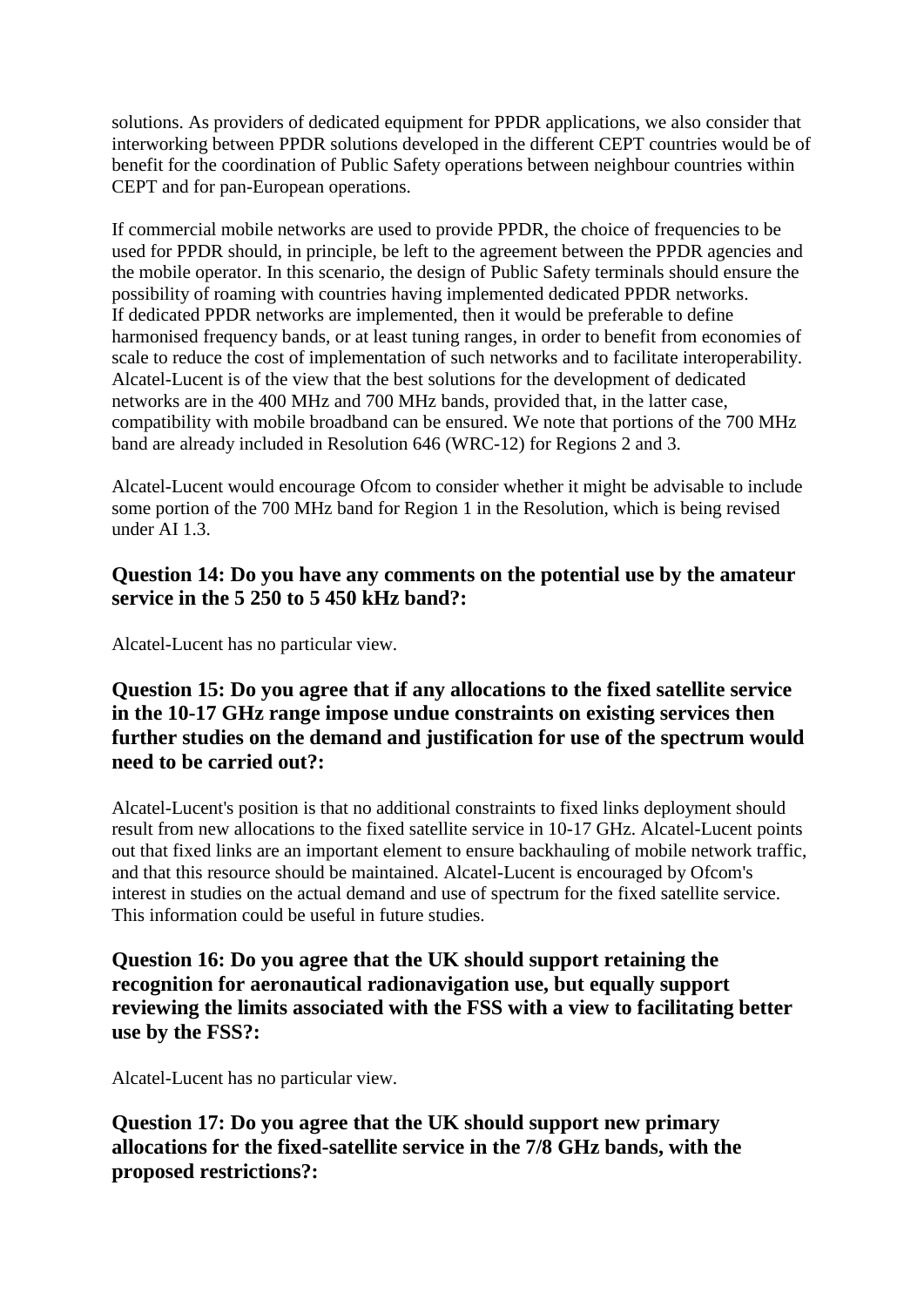Alcatel-Lucent's position is that no additional constraints to fixed links deployment should result from new allocations to the fixed satellite service in the 7/8 GHz band. Alcatel-Lucent points out that fixed links are an important element to ensure backhauling of the mobile network traffic, and that this resource should be maintained.

### **Question 18: Do you agree that the UK should not support new allocations for the mobile satellite service in 22-26 GHz as they are not justified and that the focus should instead be upon the continued protection of the incumbent services?:**

Alcatel-Lucent agrees with this UK position, especially in view of the protection of microwave links in the 23 GHz and 26 GHz bands.

# **Question 19: What are your views on the use of FSS spectrum allocations for UAS, recognising the shared regulatory responsibility and the safety considerations for the control of unmanned aircraft?:**

Alcatel-Lucent has no particular view.

# **Question 20: Do you have any view on the need, or otherwise, to modify the restrictions that relate to the operation of ESVs in the bands 5 925 ? 6 425 MHz and 14-14.5 GHz?:**

Alcatel-Lucent does not support modification of the restrictions on ESVs operation in the bands 5925-6425 MHz and 14-14.5 GHz. One of the objectives of these restrictions was to protect fixed links from interference from ESVs. The restrictions should only be modified if studies have demonstrated that the protection of incumbent services can continue to be ensured.

# **Question 21: What are your views on a potential new allocation to the maritime mobile satellite service, recognising the UK interest in the other services that make use of the bands under consideration?:**

Alcatel-Lucent supports the views of UK that existing services in the 7/8 GHz band should be protected and that no new allocation should be made to the maritime mobile satellite service in these bands.

### **Question 22: Do you agree that the UK should not support a proposal for additional UHF spectrum for maritime on-board communications and that narrower channels will help to increase capacity?:**

Alcatel-Lucent agrees with the UK position of not supporting a proposal for additional UHF spectrum for maritime on-board communications.

#### **Question 23: What are your views on any necessary regulatory provisions for AIS in the bands already identified for maritime use?:**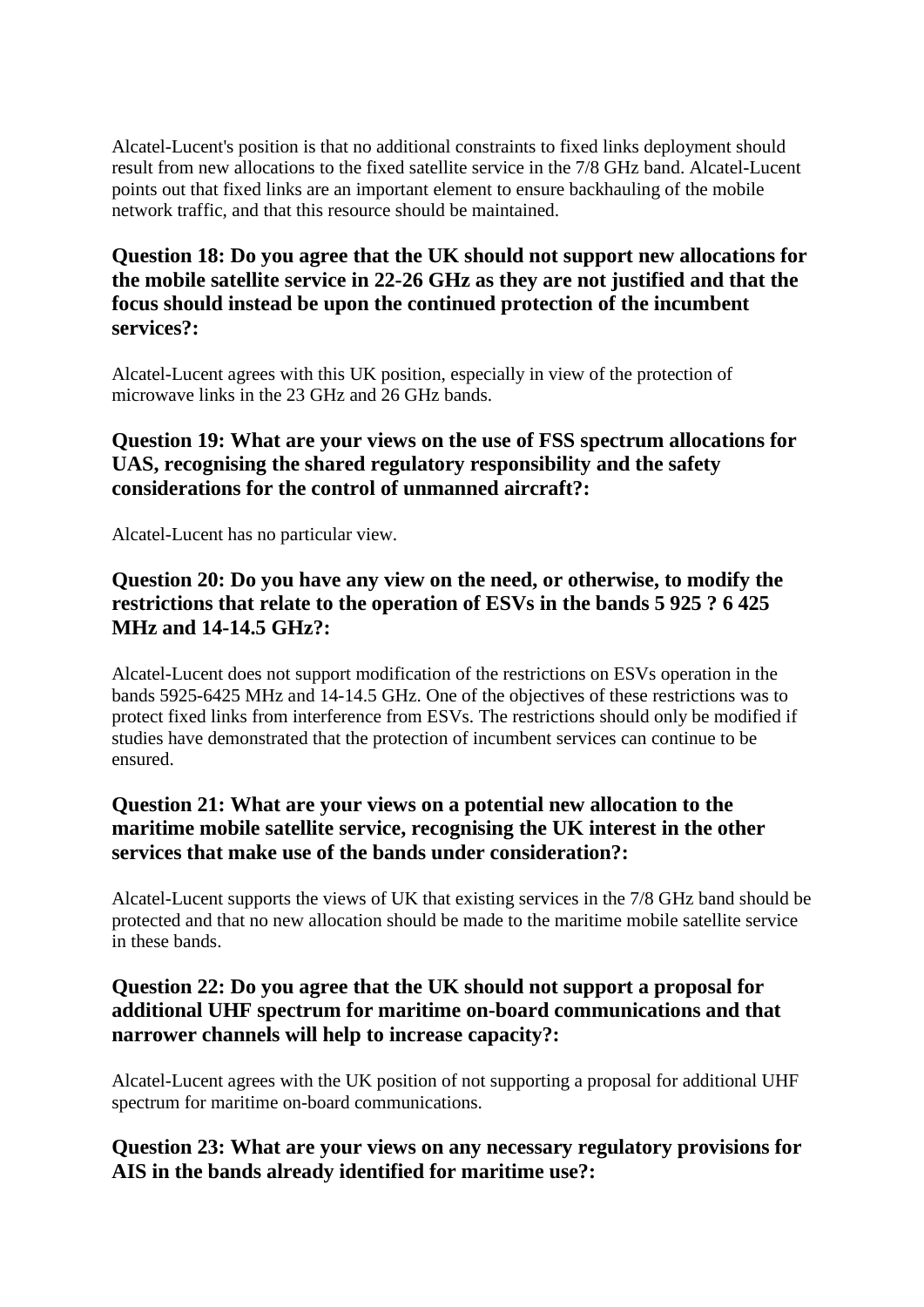Alcatel-Lucent has no particular view.

# **Question 24: Where the appropriate radio regulatory provisions are established for use in existing aviation related bands, do you agree that the UK should support regulatory conditions for the accommodation of WAIC applications?:**

Alcatel-Lucent has no particular view.

# **Question 25: Do you agree that the UK should support a generic radiolocation allocation in the 77.5-78 GHz band, where appropriate technical conditions are established?:**

Alcatel-Lucent is of the view that protection of the Fixed Service in the 71-76 GHz and 81-86 GHz band should not be affected by such an allocation. In other words, Alcatel-Lucent does not want the fixed services to be constrained by these allocations.

# **Question 26: Do you agree that the UK should support an allocation across the 7 190 ? 7 250 MHz band, dependent upon the outcome of technical studies?:**

Alcatel-Lucent has no particular view.

# **Question 27: Do you agree that is right to wait for the relevant sharing studies to mature before coming to a final position on the potential for additional allocations to the earth exploration-satellite (active) service in the 8/9/10 GHz band?:**

Alcatel-Lucent supports this position. It should be recalled that within the frequency range under examination, the bands 10-10.45 GHz and 10.5-10.68 GHz are allocated to the fixed service, respectively in Regions 1 and 3, and globally. CEPT has defined in CEPT/ERC Recommendation 12-05 a harmonised channel arrangement in the 10-10.68 GHz band. This Recommendation is implemented by 28 CEPT administrations, including UK. Therefore Alcatel-Lucent is of the view that the sharing studies should include the protection of fixed links operating in this band.

**Question 28: Do you agree that the UK should support the CEPT position that removes the distance limitation on space vehicles communicating with orbiting manned space vehicles, whilst retaining the pfd limit to protect terrestrial services?:**

Alcatel-Lucent has no particular view.

**Question 29: Do you agree that the UK should support maintaining UTC as currently defined (i.e. with the inclusion of leap seconds) and that the UK**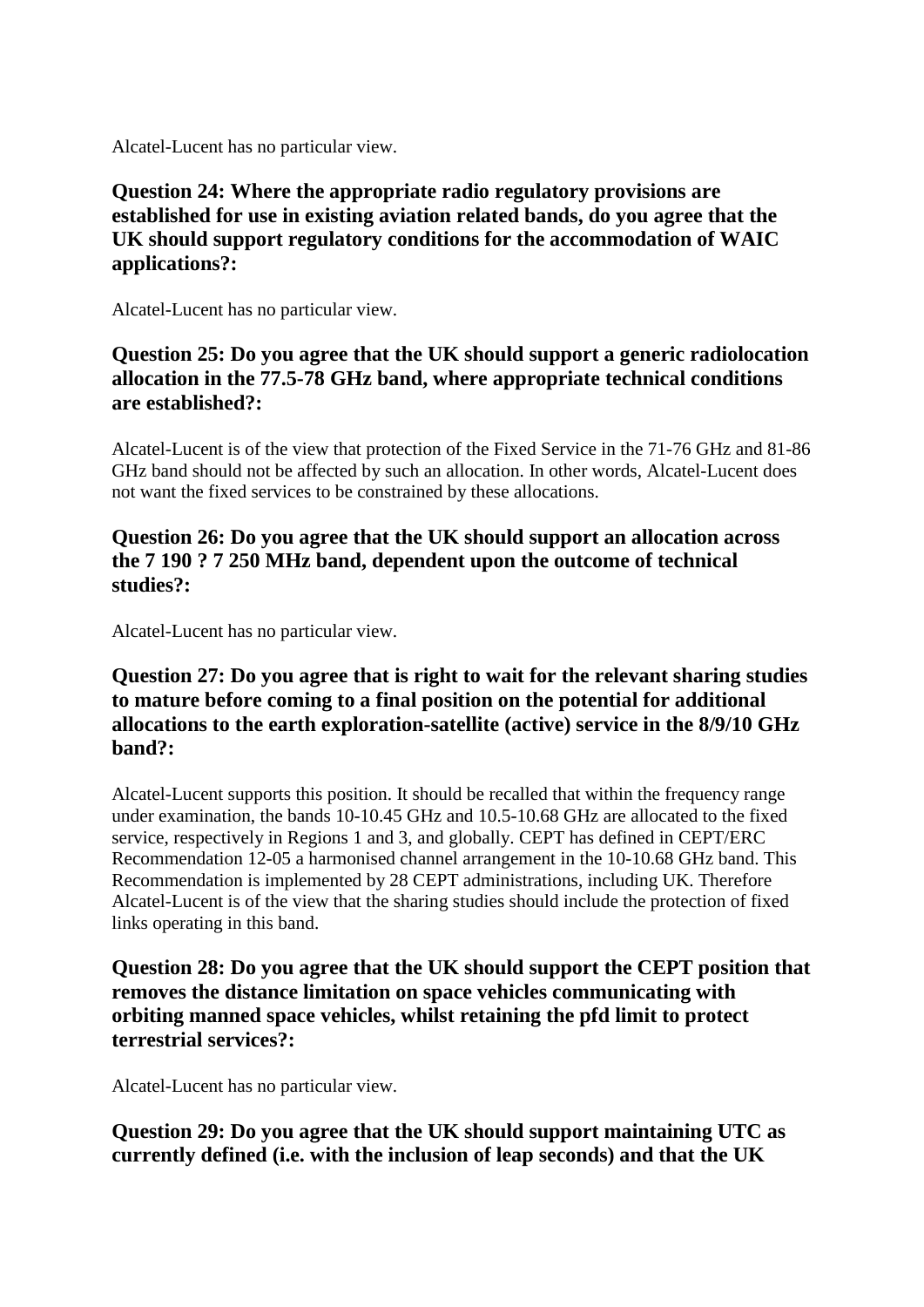#### **should support further study around the concept of dissemination of two reference time scales?:**

Alcatel-Lucent has no particular view.

**Question 30: Do you have any comments on the UK approach and positions on the elements of Agenda Item 7?:**

Alcatel-Lucent has no particular view.

**Question 31: Do you agree that any potential regulatory constraints need to be fair and proportionate on both the Cospas-Sarsat operation and users in the adjacent band?:**

Alcatel-Lucent has no particular view.

**Question 32: Do you have any comments on Agenda Item 9.1.2 concerning reduction of the satellite co-ordination arc?:**

Alcatel-Lucent has no particular view.

**Question 33: Do you agree that the UK should oppose any proposal that aims at changing the provisions of the Radio Regulations in a way that gives inherent priority (i.e. coordination priority) to certain satellite systems over any other satellite system?:**

Alcatel-Lucent has no particular view.

#### **Question 34: Do you have any comments on Agenda Item 9.1.4 relating to updating the RR for out of date or redundant material?:**

Alcatel-Lucent has some sympathy with the CEPT position that such revisions of the RR should be made very carefully, in order to avoid the potential collateral effects of such changes.

#### **Question 35: Do you have any view on the need, or otherwise, for additional international regulatory measures to support the use of earth stations for aeronautical and meteorological communications in the 3.4 ? 4.2 GHz band?:**

Alcatel-Lucent considers the decision to use VSATs as an aid to the safe operation of aircraft and for the reliable distribution of meteorological information to be a national matter. Alcatel-Lucent is concerned, despite the fact that Resolution 154 (WRC-12) clearly recognized that "FSS is not a safety service", Issue 9.1.5 could be used to give the service a higher status.

Alcatel-Lucent would hope that the UK will be sensitive to any such efforts at WRC-15, as the UK currently has an IMT identification of the 3.5 GHz band under No. 5.430A.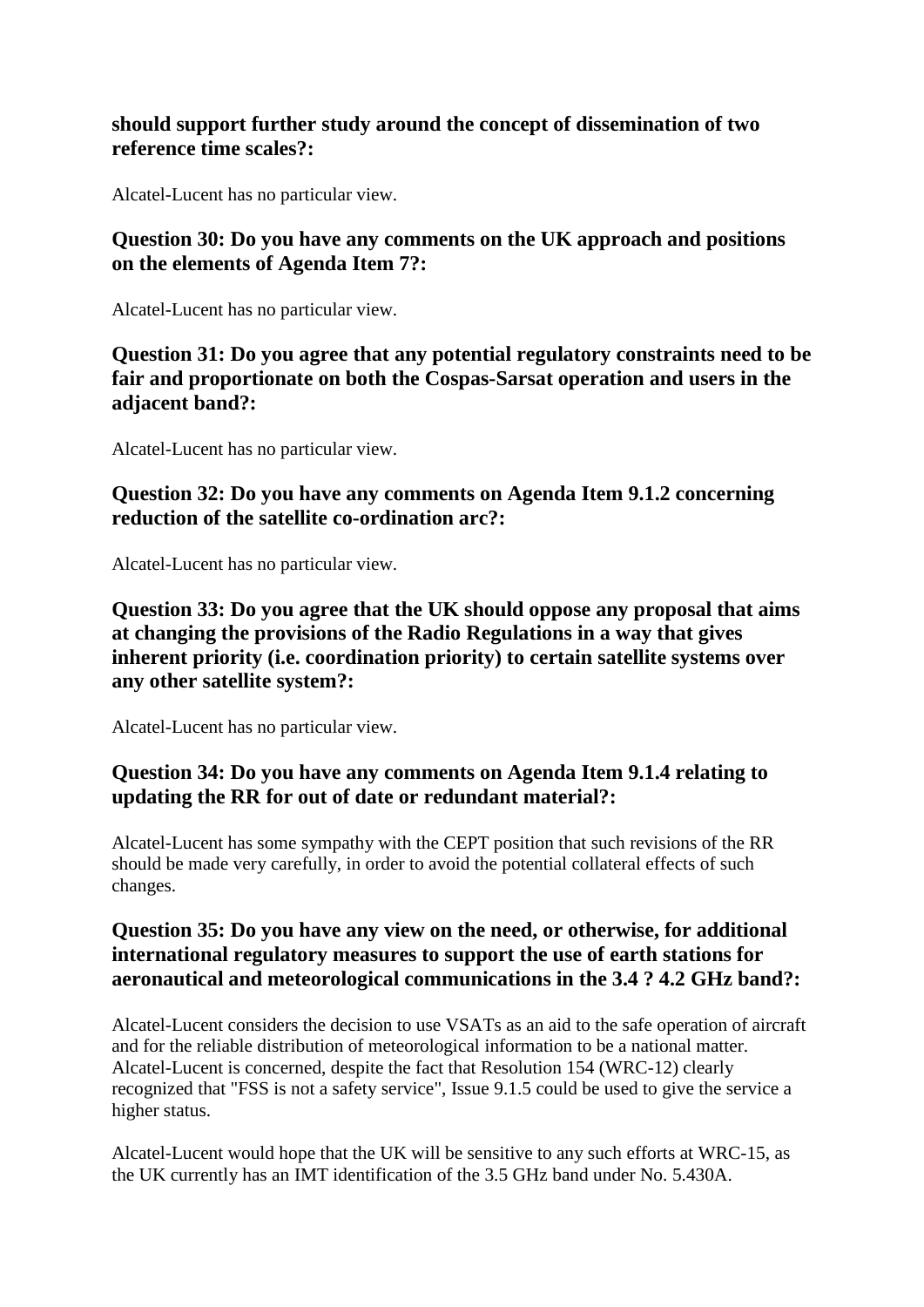### **Question 36: Do you agree that the UK should not support any change to the fixed and mobile definitions under Agenda Item 9.1.6?:**

Alcatel-Lucent agrees with the UK that no change should be made to the current definitions of the fixed and the mobile Service.

#### **Question 37: Do you have any views on the CEPT position that no further work is required in respect of spectrum management guidelines for emergency and disaster relief radiocommunications?:**

Alcatel-Lucent has no particular view.

# **Question 38: Do you agree that no specific measures need to be introduced for nano and pico-satellites and that the current approach to their regulation is sufficient?:**

Alcatel-Lucent has no particular view.

# **Question 39: Do you agree that the UK should support the recent regulatory developments with respect to ESOMP operation, while continuing to monitor developments?:**

As ESOMP consists of the operation of stations on "Mobile Platforms" under a fixed satellite service (FSS) allocation, the current techniques and rules used to guarantee the co-existence between FSS and fixed service (FS) stations in frequency bands allocated to both services may no longer be applicable. Therefore, the operation of ESOMPs may restrict the possibility to continue to deploy fixed service links in these bands in the future.

Alcatel-Lucent is of the view that restrictions should apply to the operation of ESOMP under FSS allocations in order not to modify the balance between FSS and other co-primary allocations in a given frequency band, and to preserve the possibility to continue to deploy FS links in these bands.

# **Question 40: Do you have any comments on Agenda Item 9.3 considering Resolution 80?:**

Alcatel-Lucent has no particular view.

# **Question 41: Do you have any comments concerning the standing agenda items?:**

Alcatel-Lucent has no particular view.

# **Question 42: Do you have any comments regarding UK positions for future WRC agenda items?:**